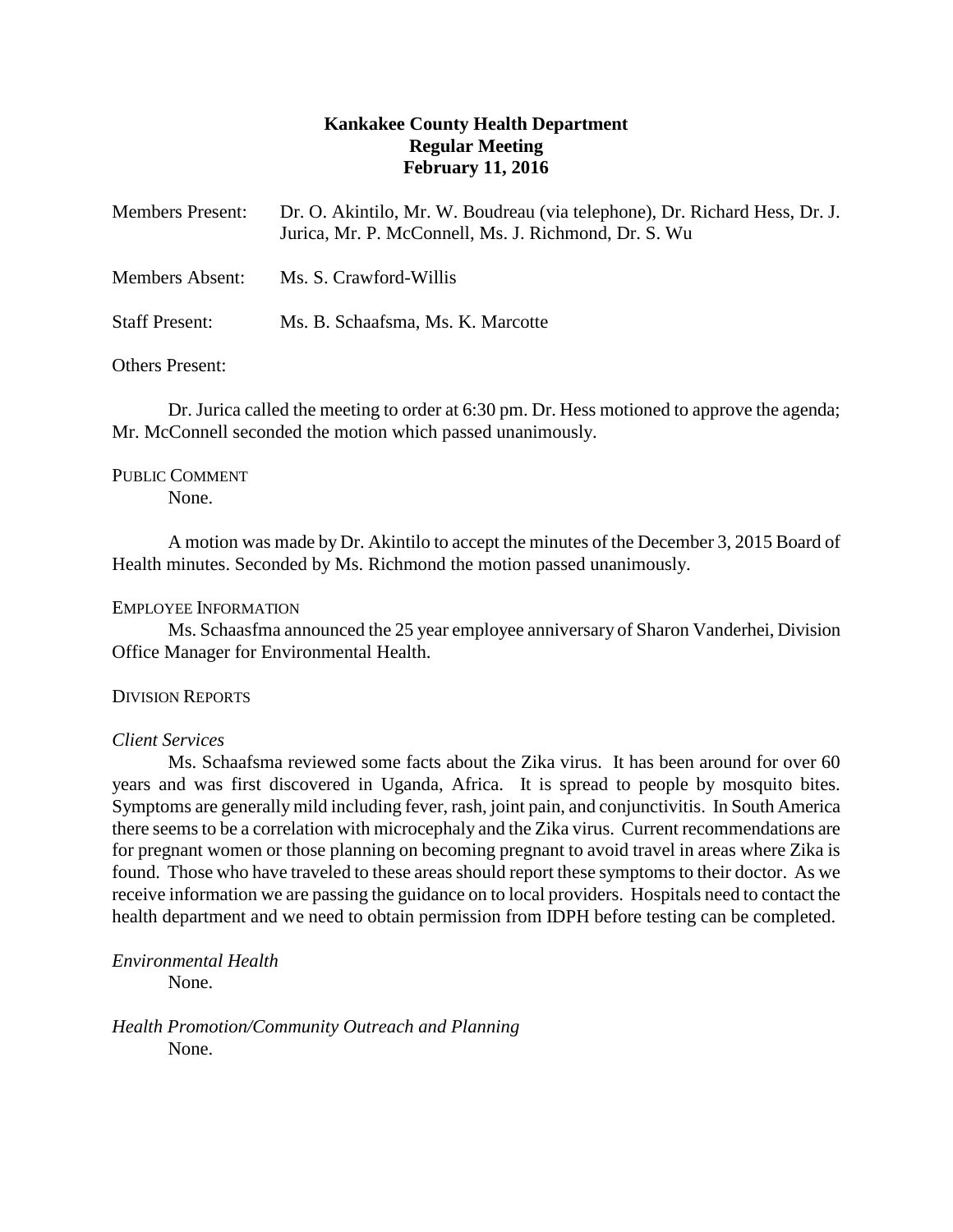### ADMINISTRATIVE REPORTS

#### *Financial Status*

Ms. Schaafsma presented the November and December 2015, and January 2016 financial reports for approval. At the end of November, 100% of the year, we have received 86.02% of the revenue and allocated 95.75% of the expenses. We end FY15 with a deficit of \$260,891.08. An Accounts Receivable report was distributed which shows an amount of \$299,937.09 due from the State for bills through November 30, 2015. If this amount would have been received before January 31, 2106 we would have ended FY15 approximately \$50,000 ahead. Preliminary financial reports for December 2015 and January 2016 were presented for approval. At the end of December, 8.3% of the year, we have received 2.0% of the revenue and allocated 9.86% of the expenses. At the end of January, 16.16% of the year, we have received 6.7% of the revenue and allocated 21.51% of the expenses. Dr. Akintilo motioned to approve the financial reports. Seconded by Dr. Hess the motion passed unanimously.

### *Budget Discussion*

Ms. Schaafsma informed the board of a recent court decision requiring the State to pay us for services provided through the Case Management grant. If we hadn't received this reimbursement, layoffs would have been considered. There hasn't been any further information regarding the \$223,000 local health protection grant monies. Dr. Akintilo asked about next year's grant funding. Ms. Schaafsma noted that she has heard about some grants whose fiscal year has already started (IE West Nile Virus, Vaccines for Children), but nothing from the others. Steps have been taken to reduce spending by approximately \$40,000 per month and we haven't needed to use reserve funds. At the end of January there was approximately \$326,000 in the bank.

Ms. Schaafsma distributed the proposed amendments to the FY16 budget and explained the primary adjustments to revenue and expenses which reduces the budget by \$101,243.92. Mr. McConnell motioned to approve the amended FY16 budget. Seconded by Dr. Akintilo, the motion passed unanimously. Ms. Schaafsma will forward the amended budget to the County Board for approval.

#### *Personnel*

After a thorough evaluation of current management personnel status and in an effort to: 1) reduce expenditures due to reduced revenues as a consequence of the current state fiscal crisis and 2) promote a smooth transition in health department leadership, Ms. Schaafsma proposed the following personnel changes for the board's approval.

Linda Hildebrandt, Health Educator, will retire from full time service effective February 26, 2016 and be re-hired with a part time status effective March 1, 2016 through June 30, 2016. The majority of her salary is covered by the Illinois Tobacco Free Communities grant which has not paid out monies since July 1, 2016. The remainder of her salary is covered by the Teen Pregnancy Prevention grant; we have received payment because it is federally funded. Ms. Hildebrandt will continue her work on the Teen Conference which is held in May. The IMRF (Illinois Municipal Retirement Fund) guidelines state that she can work up to 600 hours per rolling year. This position would not be filled unless grant funding could be secured.

John Bevis, Director of Environmental Health, will be promoted to Assistant Public Health Administrator effective March 1, 2016. Mr. Bevis would continue at his current salary. At a future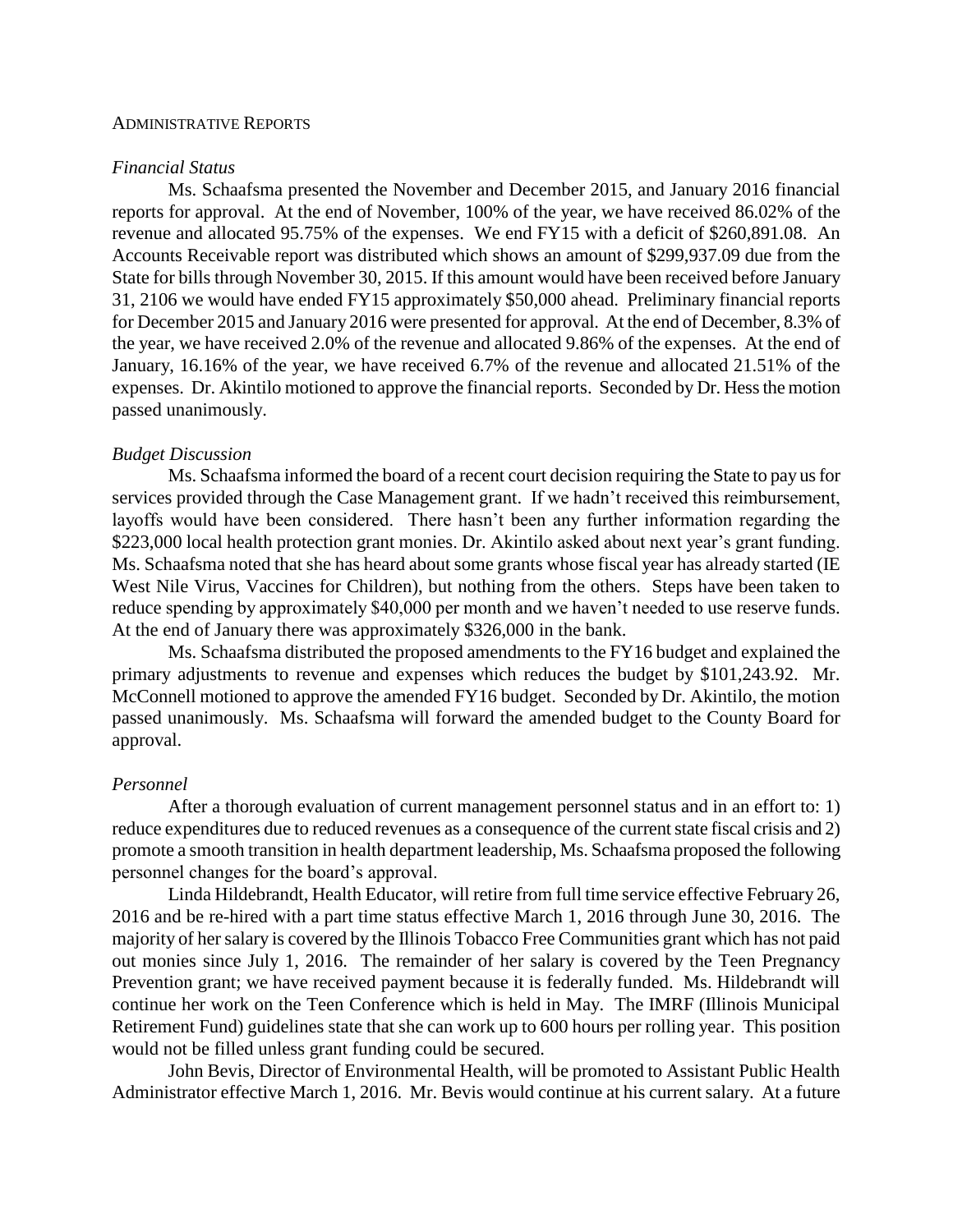date and with the Board's approval could then be promoted to Public Health Administrator effective December 1, 2016. Mr. Bevis has a Master's in Public Health and is qualified for the Public Health Administrator position. Environmental Health has a high ratio of management/staff as the number of inspectors has decreased.

Keith Wojnowski, Supervising Sanitarian, with over 25 years of experience would be promoted to Director of Environmental Health effective March 1, 2016. Mr. Wojnowski will continue at his current salary, but the salary range would move to A3.

Laura Sztuba, Communicable and Chronic Disease Coordinator, would be promoted to Director of Client Services/Health Promotion effective March 1, 2016. Ms. Sztuba has a Master's in Advanced Public Health Nursing and a Bachelor's degree in nursing through Olivet Nazarene University. We did not fill a similar position held by Ms. Pam Boudreau when she retired. She will be a valuable resource to Mr. Bevis in regards to the "clinical" services provided through the health department. Ms. Sztuba has taken on additional responsibilities and has been successful in her endeavors. Ms. Sztuba's salary would increase 5% and she would be moved to salary range A3.

Ms. Schaafsma would retire from full time service effective May 31, 2016 and be rehired as part time effective June 1, 2016 through November 30, 2016 which is the end of the fiscal year.

The total cost savings for this fiscal year with these changes is \$53,220.00; the total cost savings for the FY17 budget by reduction of two positions is \$184,469.00.

A motion was made by Mr. McConnell to approve these personnel changes and Public Health Administrator succession plan; Dr. Hess seconded the motion. The board discussed the proposed changes and the motion was approved unanimously.

OLD BUSINESS

None.

### NEW BUSINESS

The nominating committee which consisted of Dr. Jurica, Ms. Richmond, and Dr. Akintilo presented the following slate of officers for 2016. President – Ms. Jean Richmond, Vice-President – Dr. Richard Hess, and Secretary – Mr. Pat McConnell. Mr. McConnell motioned to approve this slate of officers. Seconded by Dr. Akintilo, the motion passed unanimously. Ms. Richmond will need to appoint members to the following committees: Personnel, Finance, and By-laws.

Ms. Schaafsma presented the request to purchase a new fund accounting software, Abila MIP, to the Board for approval. The current program, Fundware, has been in place for many years and is not as robust as other programs that are available. In addition the cost to maintain this system is increasing. Abila MIP is a program that works with our current accounts receivable program, Zobrio Cash Management. The proposed cost is \$19,940 which includes the software, user license, 2 years of maintenance, software implementation and training, and data conversion from Fundware. Dr. Akintilo motion to approve the purchase of Abila MIP. Dr. Hess seconded the motion, which passed unanimously.

# EXECUTIVE SESSION

None.

#### ADJOURNMENT

There being no further business before the Board, Dr. Akintilo moved to adjourn at 7:42 p.m.